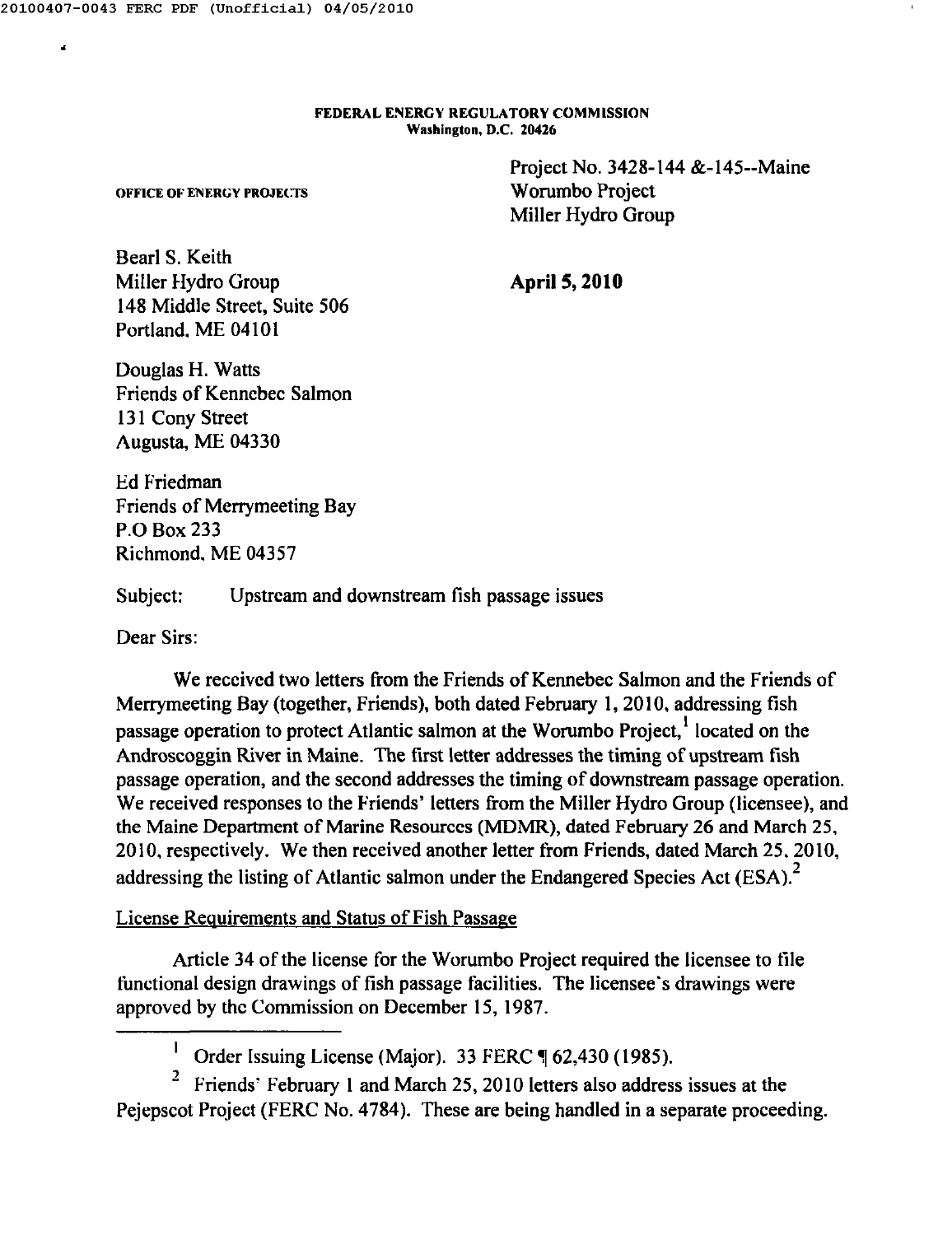Article 35 requires the licensee to, in cooperation with the U.S. Fish and Wildlife Service (FWS), the National Marine Fisheries Service (NMFS), the MDMR, the Maine Department of Inland Fisheries and Wildlife (MDIFW), and the Atlantic Sea Run Salmon Commission, conduct a study to determine the effectiveness of the fish passage facilities required by article 34. Article 35 requires a report on the results of the study, and recommendations for changes in operation of the passage facilities or need for additional facilities, be filed with the Commission. In the article, the Commission reserves the right to require changes in the fish passage facilities and operation, or construction of additional facilities, to maintain anadromous fish migrations past the project.

The licensee indicated in a report filed September 24, 1998, pursuant to article 35 that it had determined in consultation with the resource agencies that, short of turbine mortality studies, all downstream passage study methods adaptive to the project site had been tried, and studies to date had been inconclusive in determining fish passage efficiency. The licensee made the following recommendations: (I) fish passage operation, and any future fish passage studies, be determined in consultation with the resource agencies; (2) annual meetings with the agencies be held to discuss the status of anadromous fish runs and the need for further passage studies; and (3) annual status reports be filed with the Commission following the annual meetings. The MDMR, MDIFW, and FWS concurred with the licensee's recommendations. The Commission approved the licensee's report and recommendations in an order issued November 12, 1998, $3$  reserving the right to require additional fish passage efficiency studies

The licensee has filed annual reports in accordance with the November 12, 1998 order. These reports, which have focused on alewife and shad, have discussed annual upstream and downstream passage operation, provided counts of fish by species using the upstream passage facilities, and included counts taken at the downstream Brunswick Project (FERC No. 2284). The reports summarized annual meetings with the resource agencies, reflecting agreement that no passage studies would be conducted. In the most recent report, dated July 20, 2009, the licensee noted that the MDMR discussed the listing of Atlantic salmon under the ESA, and how project operations might be affected.

### Friends' Letters Regarding Fish Passage Schedules

In their February 1, 2010 letters, Friends reviews the licensee's annual reports for the years 1999 through 2008. Friends writes that only occasionally does the MDMR order upstream fishway operation after mid-July, and that the upstream fishway has only been operated five to 8 weeks each year, which they indicate is less than 25 percent of the

<sup>3</sup> Order Approving Recommendations for Fish Passage Studies. 85 FERC ¶ 62,089 (1998).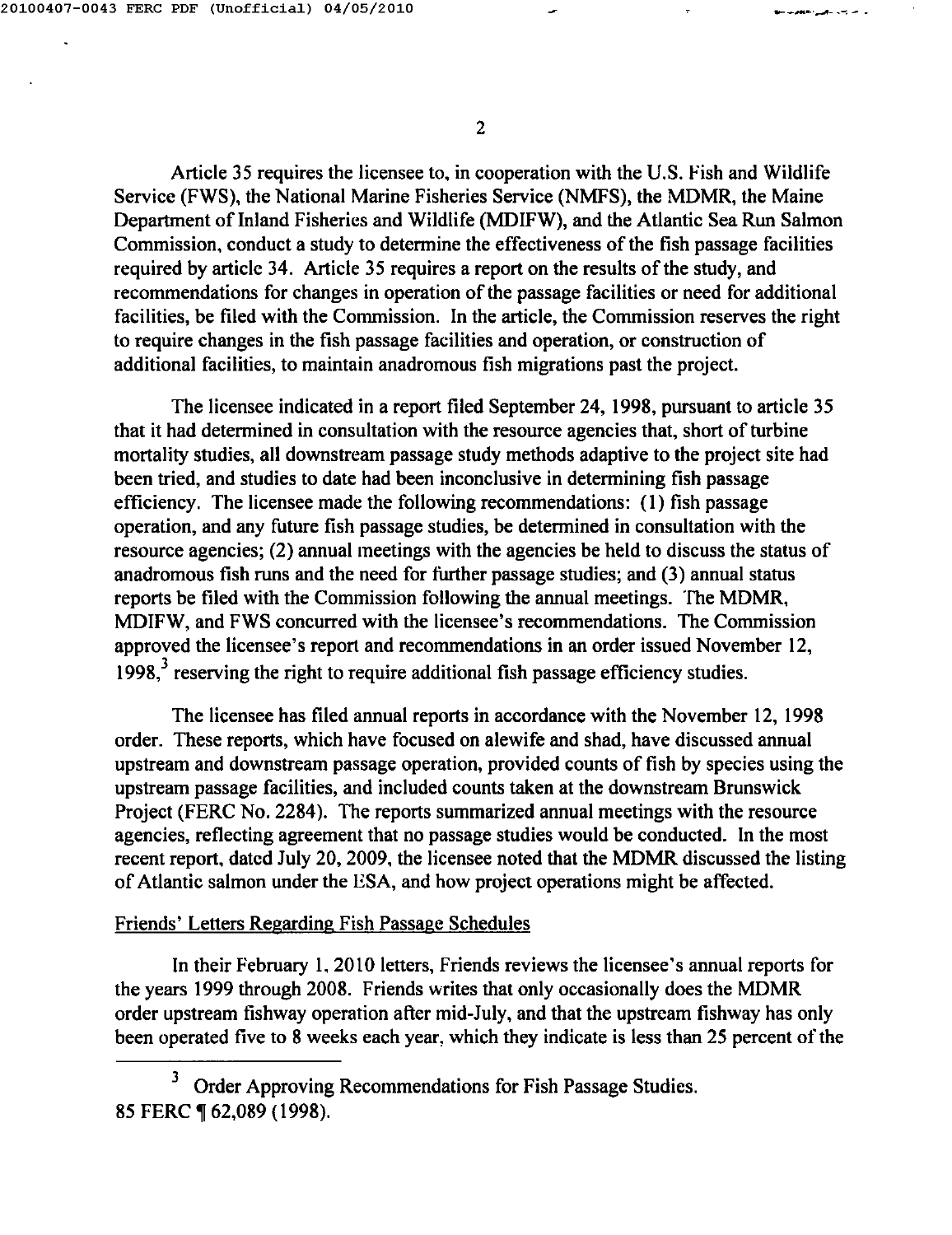upstream migration season for adult Atlantic salmon, which they identify as July through Novcmber. Friends also address the issue of dropdown salmon, writing that current operation penalizes fish which pass the project. move back downriver. and then try to return upstream.

Regarding downstream passage, Friends writes that the MDMR requires downstream fishway operation to begin in early- to mid-June each year, but that records from the downstream Brunswick Project show that in most years at least some adult salmon pass the dams and presumably spawn, producing smolts and kelts which rcquire downstream passage in April and May.

Friends requests that the Commission require operation of the upstream fishway every day during the 2010 Atlantic salmon migration season, and, in following years, from when the first migratory fish passes the Brunswick Project until November 30.

### Licensee's Response Regarding Fish Passage Schedules

In a letter dated February 26, 2010, the licensee responded to Friends regarding fish passage, writing that the upstream fishway is operated per instructions from the MDMR. The licensee wrote that a table Friends provided in one letter misrepresented what is known about upstream salmon movement. The table compared the counts for salmon passing the Brunswick Project with counts of salmon passing the Worumbo Project, and then presented the information as a percentage to illustrate passage efficiency at Worumbo. The licensee argued that it is not appropriate to assume that every fish passing one dam would migrate up to the next dam. Regarding dropdown fish, the licensee wrote that Friends presented no evidence of dropdowns on the Androscoggin.

Regarding the downstream passage, the licensee wrote that downstream passage operation also follows instructions from the MDMR, and it is not aware of any deviations from the MDMR's schedules.

## Maine Department of Marine Resources' Response Regarding Fish Passage Schedules

The MDMR provided a March 25, 2010 response to the issues raised by Friends' February 1, 2010 letters, outlining its position on Atlantic salmon passage at the project<sup>4</sup> and noting that the management strategy for Atlantic salmon restoration in the Androscoggin River is classified as passive. The MDMR states that, prior to 2007, there were no indications that the Androscoggin River had a reproducing population of Atlantic salmon. Annual runs of returning adults consisted entirely of fish originating as hatchery

The MDMR letter also addresses fish passage at the Pejepscot Project.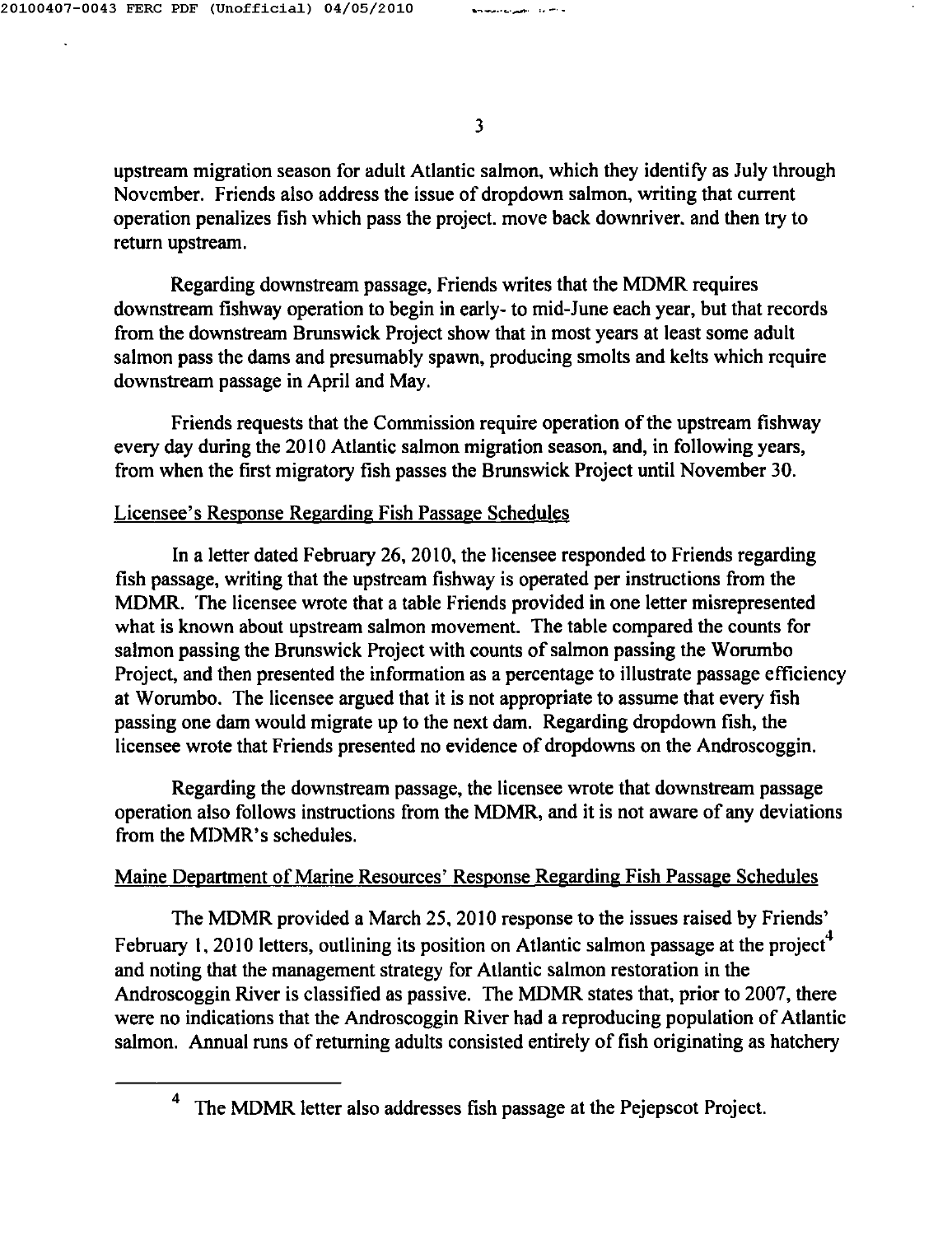smolts released in other Maine rivers. There is no information that these salmon spawned or remained in the system through the spawning season. Upstream passage operation for anadromous tish has begun in May, and passage of salmon occurs if the fish are below the facility and river temperatures are favorable for passage. Sufficient downstream passage for smolts and kelts has been achieved through spill in April and May. However, in 2007 and 2008, several returning adults captured at the Brunswick fishway were determined to be naturally-reared fish, and the MDMR decided that changes should be made to downstream passage operations. In June 2009, the MDMR sent letters to the licensees of each of the three lowest projects on the river, including the Woronoco Project, requesting downstream passage operation from April I to June 30, and from October IS to December 31, to ensure safe passage of any naturally-reared adult salmon. The MDMR wrote that it is comfortable with the current coordination and the passage operations outlined in its June 2009 letters to the projects, given the current status of the salmon population, and that it will continue to review operations and make changes based on the salmon population.

### Friends' Letter Regarding the Federal Listing of Atlantic Salmon Under the ESA

In their letter of March 25. 20 I0, Friends writes that anadromous Atlantic salmon in the Androscoggin are now listed as endangered under the ESA as part of the Gulf of Maine Distinct Population Segment (DPS). which includes salmon born in the Androscoggin and salmon of hatchery origin used in restoration activities in other Gulf of Maine DPS rivers that swim up the Androscoggin. Further, Friends writes that the Androscoggin River at the Worumbo Project has been identified as Critical Habitat for salmon.

Friends understands the operation of the upstream fishway to be based on the passage of alewife, which cease migration in late June, rather than Atlantic salmon, which may migrate upstream from April to November. They request that this be corrected in 20 IO. They assert that the issue of dropdown salmon has not been adequately addressed.

Friends disagrees that the fishway should be closed June 30 and then reopened October IS. because it would be inconsistent with downstream passage operation on other Gulf of Maine DPS rivers. Friends asserts that, without an Incidental Take Permit issued under the ESA, safe downstream passage for the salmon must be provided at all times.

Friends believes that the licensee should be required to immediately conduct downstream fish passage effectiveness studies for Atlantic salmon, and that until improvements are made in response to such studies, injury and mortality of salmon at the Woronoco Project is a certainty. Friends notes that. in the November 12. 1998 order. the Commission reserves the right to require additional passage efficiency studies. Friends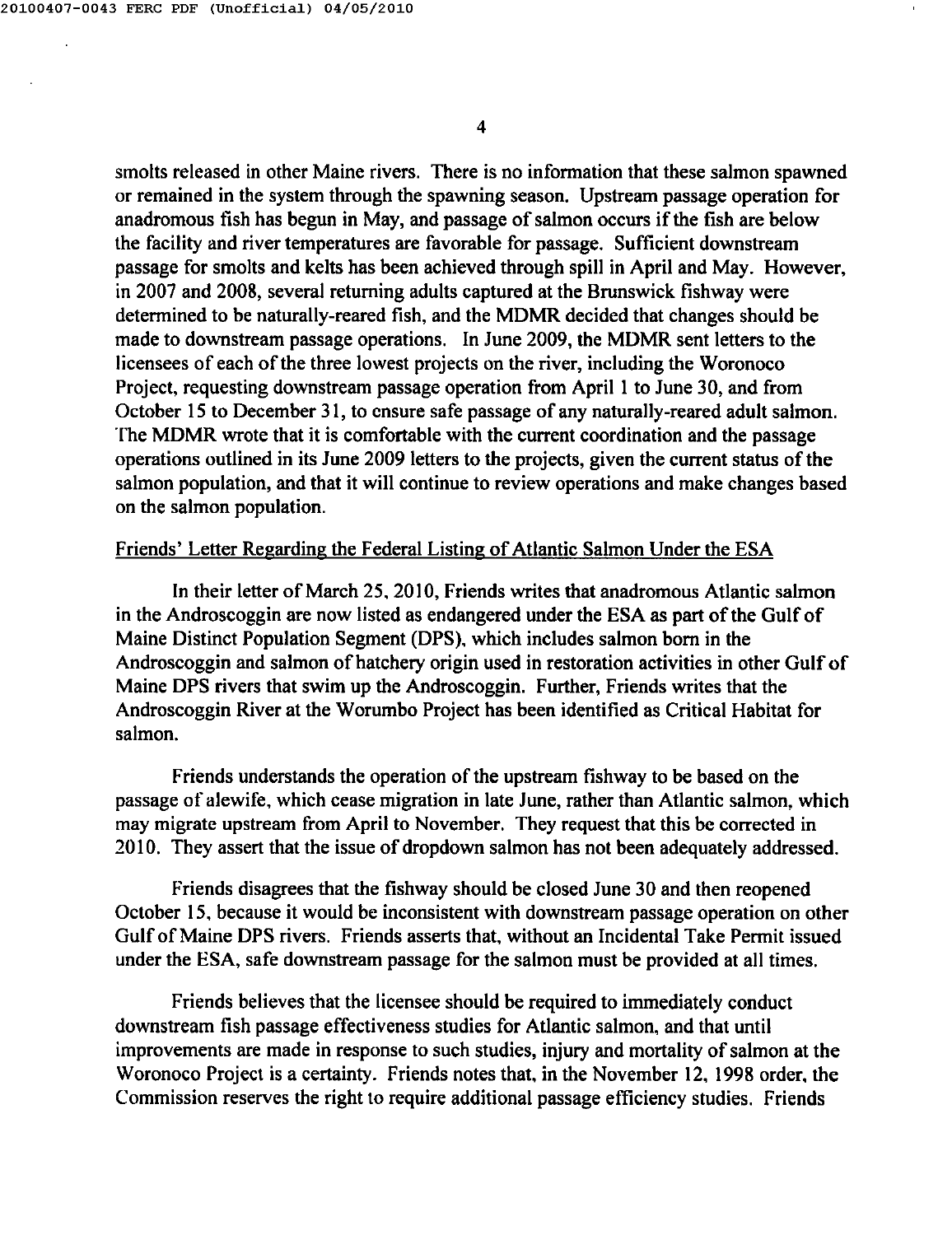also cites standard article 15 of the project license, which requires the licensee to construct, maintain, and operate facilities, and comply with modifications of project structures and operation, as ordered by the Commission for the conservation and development of fish and wildlife resources. They request that the Commission: (I) order downstream passage studies for Atlantic salmon in 2010: (2) instruct the licensee to operate the upstream fishway every day during the 20 I0 salmon migration season, and in following years beginning when the first migratory fish is passed at the Brunswick Dam, then until Nov. 30; (3) instruct the licensee to operate the downstream fishway April I through December 31, and (4) instruct the licensee to cease project generation after April 1, 2010, until full-depth screens are installed at the project intake.

### Discussion and Conclusions

We have carefully reviewed the issues raised in the letters filed by Friends regarding upstream and downstream passage of Atlantic salmon at the Worumbo Project, particularly in light of the listing of the Atlantic salmon Gulf of Maine DPS under the ESA. We have also reviewed the project license and subsequent orders, and the licensee's annual fish passage reports. We have also had the opportunity to review the responses provided by the licensee and the MDMR.

The upstream and downstream fish passage facilities at the Worumbo Project are being operated in accordance with annual guidance from the MDMR. The licensee's annual passage reports, and the March 25, 2010 letter from the MDMR, indicate that passage operation has provided a satisfactory level of protection for Atlantic salmon that may use the Androscoggin River. However, the MDMR has requested downstream passage operation from April I to June 30 and from October 15 to December 31, to help ensure safe passage of any naturally-reared salmon. The MDMR will continue to review passage operations at the project based on the Atlantic salmon population. Because of the ongoing involvement of the MDMR. including the annual consideration of passage effectiveness studies. we do not believe that we need to pursue additional passage measures or studies at this time. However. we continue to reserve the rights identified in the project license articles and the November 12, 1998 order regarding changes in passage facilities and operation, construction of additional facilities, and fish passage effectiveness studies.

Regarding any additional need for Commission action produced by the recent listing of the Gulf of Maine DPS of Atlantic salmon, we again defer to direction provided by the resource agencies. We note that representatives of the FWS have been involved in the annual fish passage consultation meetings. We urge the licensee to work to schedule the meetings so that representatives of the FWS, as well as the NMFS and other agencies, can be present.